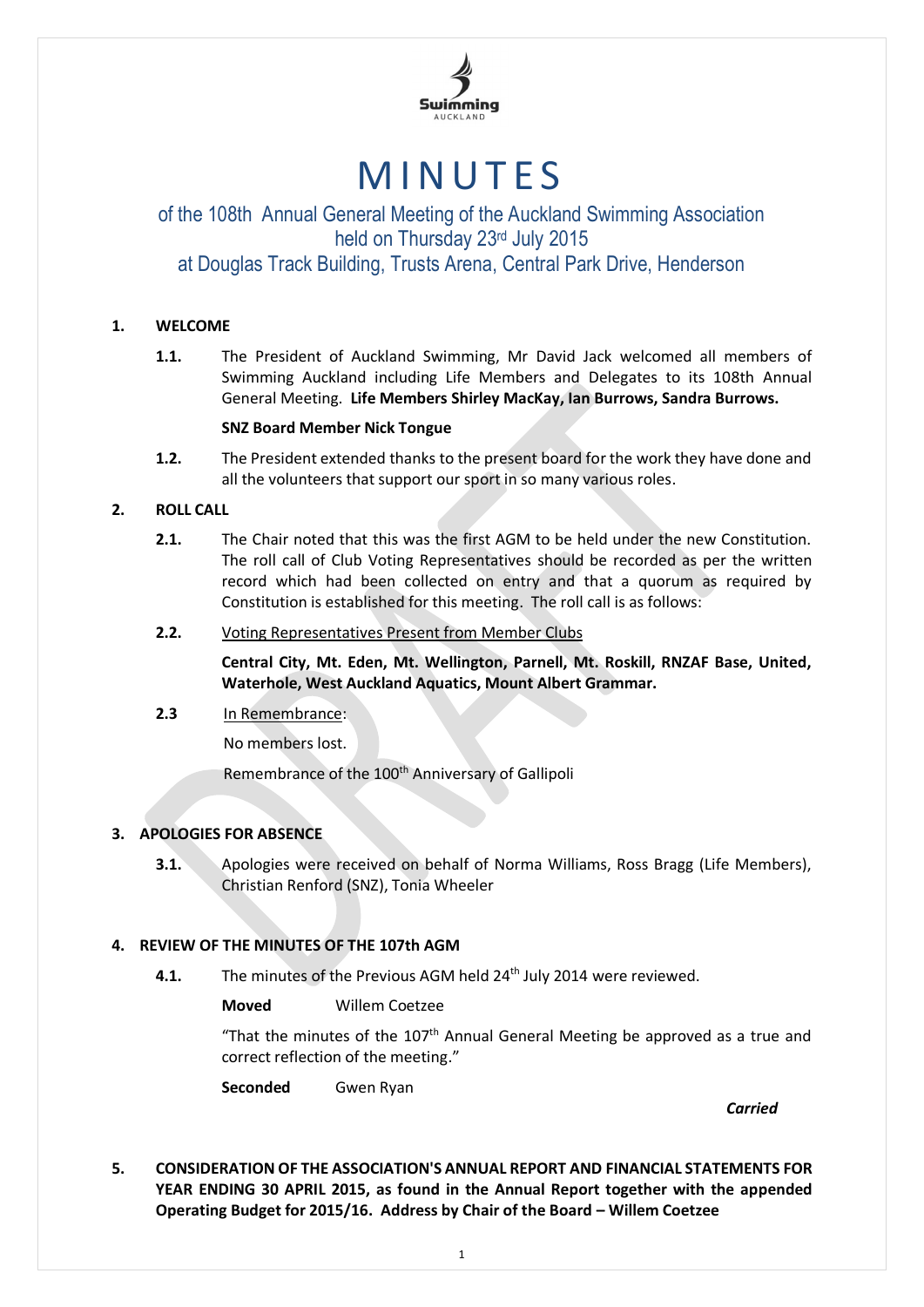

- **5.1.** Willem reported on the significant changes during the season.
- **5.2.** The most significant of these has been the adoption by our clubs of the new regional constitution in December 2014.
- **5.3.** The Board, together with the different Working Groups, have reviewed the Regulations of Auckland Swimming and the adjusted Regulations have been presented to clubs for adoption at the Annual General Meeting. The review of the Regulations has been a valuable and important process for the Board and the Working Groups as this process allowed us to evaluate our own processes and focus on what is important for our region.
- **5.4.** One of the successes in the pool for Auckland has been the win by the Harlequins team of the Zonal Championship in February 2015. The combined talent of the Auckland, Counties Manukau and Northland swimmers showed that the Harlequins team is a force to be reckoned with. It was also fantastic to see how these three regions worked together to achieve this result.
- **5.5.** Willem thanked Sarah Thomas for her role as Executive Officer during the previous 12 month period, she held this position with an enthusiasm and a dedication that is commended and this ensured that Auckland Swimming could continue to operate with minimal disruption.
- **5.6.** Brett Green was appointed the Executive Officer role in March 2015 and since April 2015 Kate Griffiths has been our part-time administrator.
- **5.7.** Auckland Swimming experienced a few staff changes in the past year. Willem thanked all the staff members of the past year, Hayley Palmer, Ben Gilles, Kimberly Tall and Daniel Houzet for their dedication and roles they played.
- **5.8.** Chairs Report including the Association's accounts were proposed for acceptance:
- **5.9.** Brian Tong (United) noted that Georgia Marris was left off NZ Rep list in report and that Suzanne Speers name misspelt. This was amended.

*Carried*

| Moved    | Willem Coetzee    |
|----------|-------------------|
| Seconded | <b>Brian Tong</b> |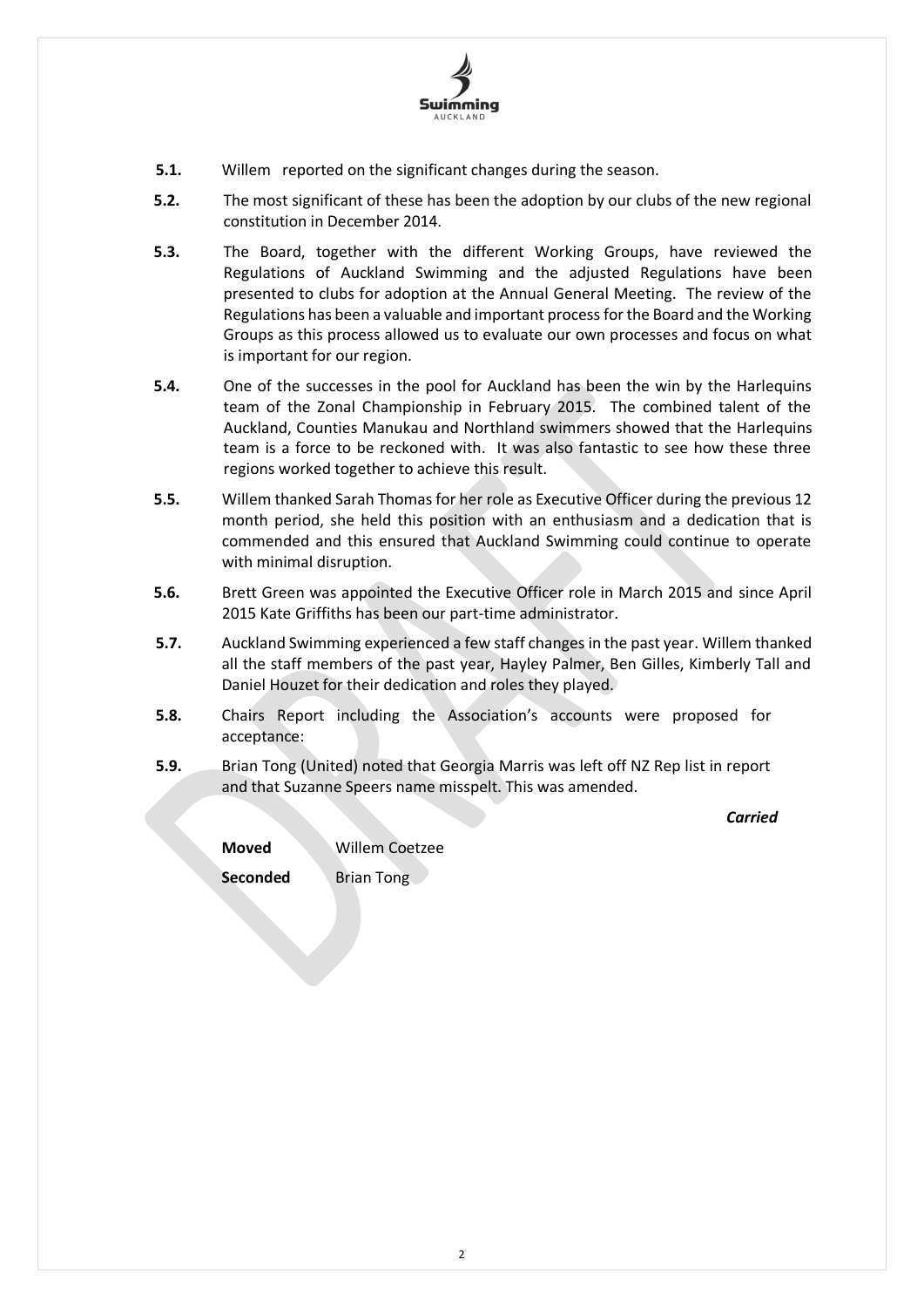

#### **6.0 EO REPORT**

- **6.1** The EO welcomed the delegates and invited guests to the AGM
- **6.2** Busy start to his first few months on the job.
- **6.3** Lots to do in terms of Governance, Management and Relationship building.
- **6.4** Finance tight and poor cash flow
- **6.5** Major equipment upgrade at Westwave needed.

**Moved** Brett Green

**Seconded** Andrew Kelleher

#### **7.0 Approval of ASA Regulations**

| That the ASA Regulation be approved |                       |  |
|-------------------------------------|-----------------------|--|
| Moved                               | <b>Willem Coetzee</b> |  |

**Seconded** Gwen Ryan

# **8.0 Amendment to ASA Regulations**

*Remit from Waterhole Swimming Club Addition to Championship meet requirements R8.2.1*

*Prior to any event being swum at a championship meet, the event must include entries from swimmers within the Auckland region before being contested.*

*i.e. an event will not be contested for visitor entries only.*

*Much discussion ensued and agreement could not be reached. Remit was withdrawn by Waterhole*

#### **9.0**

**7.1 ASA President: David Jack**

*Carried*

*Carried*

**Registrar: No Nomination**

#### **Resolution for ASA to Appoint**

*Carried*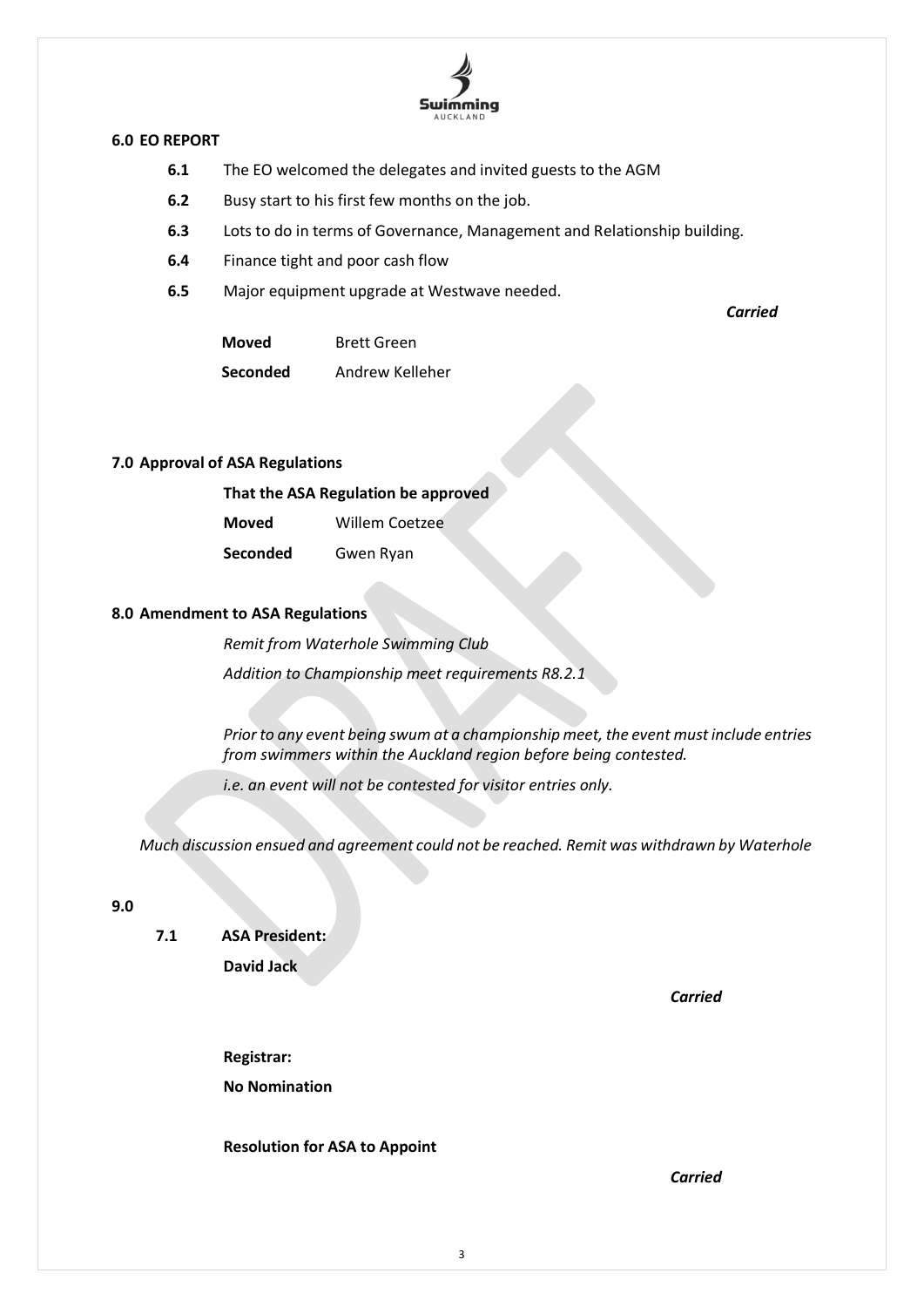

**7.2 As members of the various committees of the ASA: ASA Life Membership and Awards Committee** Andy Harper

> **As elected members of the Competitive Swim Group:** Josh Munroe ROS Glenn Hamblyn LME

**As members of the ASA Technical Committee:**

Ross Bragg ASA Tony Cooper WHL

Eperthea Coetzee NSS

Claudia Hill ROS

Alan Draisey WAQ

*Carried*

*Carried*

**As members of the ASA Events Management Group:** David Priscott WHL

**Resolution for ASA to appoint**

*Carried*

**As members of the Technology Group:** Kym Mincham WHL Jo Draisey WAQ Tim Draisey WAQ

*Carried* 

# **10.0 CONSIDERATION OF LIFE MEMBERSHIP AND AWARDS COMMITTEE REPORT**

**10.1** Mr Andy Harper, ASA Life Member presented the following nominations for various Association awards

# **10.2 Auckland Service Awards**

**It was proposed that the following become recipients of an Auckland Service Award:** North Shore Swimming Club:

Dean Garrod NSS (WAQ)

Waterhole Swimming Club: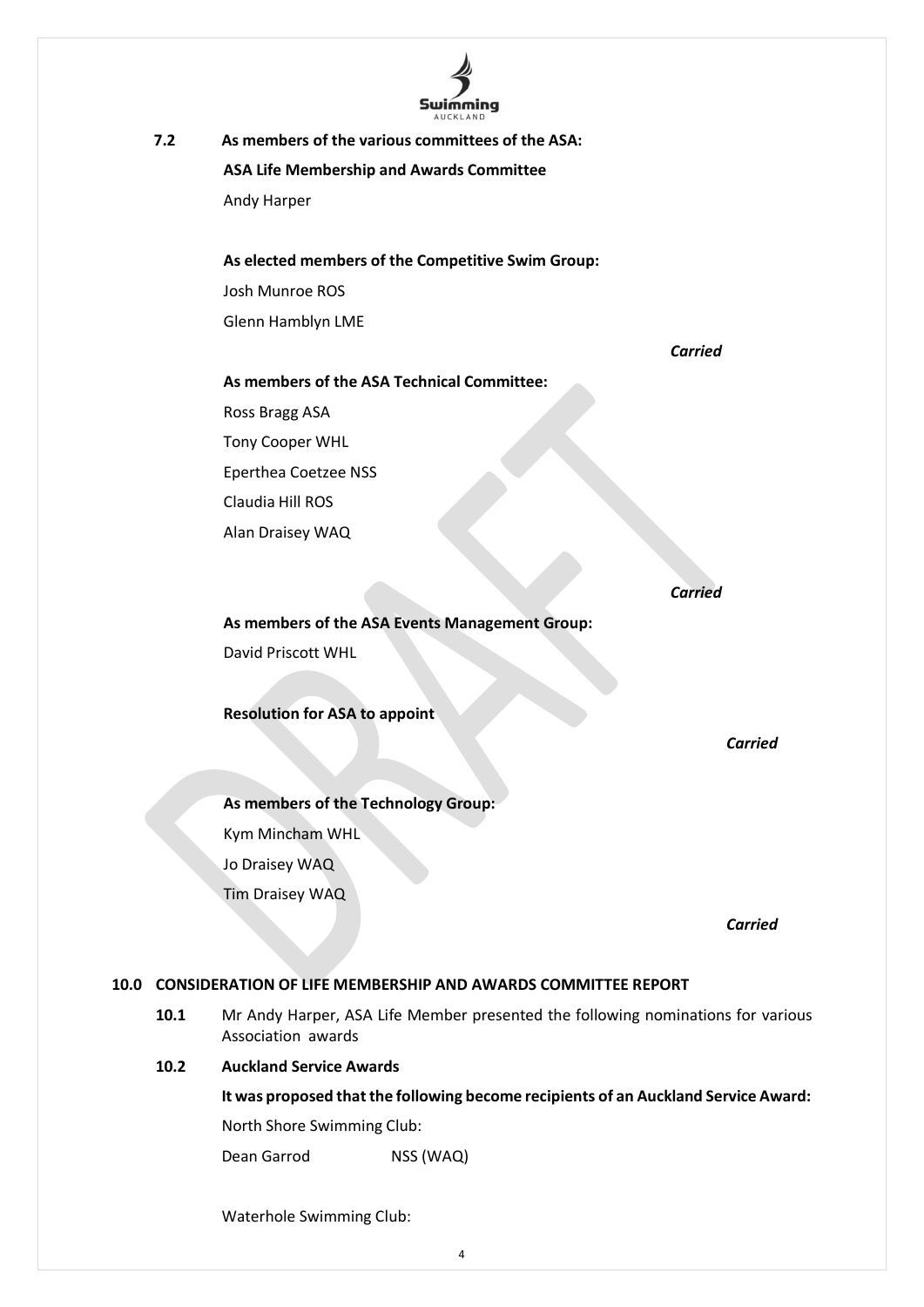|                              | Peter Cox                       | WHL (CCY)      |  |
|------------------------------|---------------------------------|----------------|--|
|                              | United Swimming Club:           |                |  |
|                              | <b>Henriette Smeets</b>         | UNI (MET, TAS) |  |
|                              | <b>Rosemary Marris</b>          | UNI ((MET)     |  |
|                              | Trudy Wotherspoon UNI (NSS)     |                |  |
|                              | Linda Wiseman                   | UNI (NSS)      |  |
|                              | <b>RNZAF Base Swimming Club</b> |                |  |
|                              | Wendy Jack                      | RBA (WAQ)      |  |
|                              |                                 |                |  |
|                              | Laser Mt. Eden Swimming Club    |                |  |
|                              | Lianne Williams                 | LME (ROS)      |  |
|                              | <b>Michelle Follows</b>         | <b>LME</b>     |  |
|                              | Sandra Hefford                  | LME            |  |
|                              | Anna Williams                   | LME (UNI, MET) |  |
|                              | Barry Ashcroft                  | <b>LME</b>     |  |
| Mt. Wellington Swimming Club |                                 |                |  |
|                              | <b>Steve Phillips</b>           | <b>MTW</b>     |  |
|                              | Gayle Phillips                  | <b>MTW</b>     |  |
|                              | Lynne Richardson                | <b>MTW</b>     |  |
|                              | <b>Parnell Swimming Club</b>    |                |  |
|                              | Michelle MacDonald              | PAR (KSC, UNI) |  |
|                              | Sam Caradus                     | PAR (KSC, UNI) |  |

5